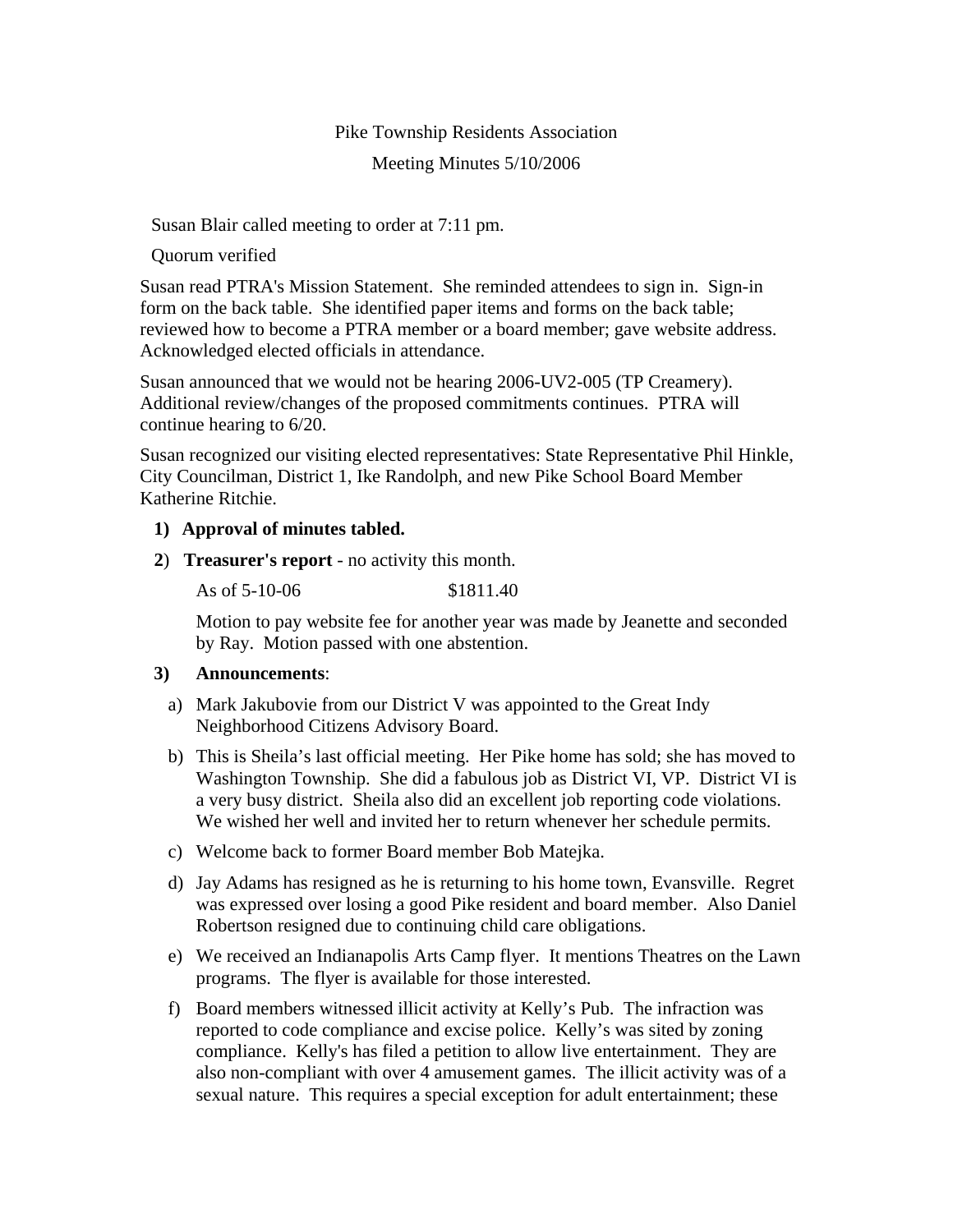are limited to the C-4 zoning classification. Mitch Sever will be representing them.

- g) In regards to the Park Regency Apartments off of Colby Blvd. (entrance to College Park subdivision) – Park Regency was built in 1981. It is a Senior Citizen subsidized section 8 apartment development. The Jewish Federation is planning to sell this property to Urban Innovations out of Chicago. They have contacted both Susan,Councilor Randolph, and the College Park HOA. They are proposing to refurbish the building and don't plan on displacing residents. Their proposal for state financing will be heard at the City-County Economic Development Committee on 5/17, 5:00 or 5:30 pm. Councilor Randolph is considering a continuance request. Karen cannot locate the hard copy of the file with the green space commitments that some College Park residents recall the property owner having to maintain.
- h) Karen Terrell, Pike Township Mayor's Liaison, will not be in attendance this evening. Karen's contact information is kterrell@indygov.org or 327-5157.
- i) Davis Homes has requested a committee be formed for property now known as Augusta Meadows, formerly New Augusta Nursery. Davis purchased this property a few years ago. Meeting is set for 5/25 at Flanner & Buchanan Life Center at Washington Park North, 7:00 pm. PTRA needs to decide what type of housing development would be satisfactory for the community.
- j) Joyce Sutton Taste of Pike Committee and the Lafayette Square Area Coalition. The next ToP is July  $29<sup>th</sup>$ . A Booth is \$50 for non-profit organizations. TasteofPike.org or Joycesutt@aol.com. LSAC meeting is Tuesday, 5/30 at 5:30p at the Healthplex. Spring Clean Up of the Lafayette Square Area is 6/3 starting at 8am. Meet in the National City Bank parking lot at  $38<sup>th</sup>$  & Georgetown.
- k) Lula Patton, Pike Trustee, is also sponsoring a spring clean up on 6/3. Contact Lula for more information.
- l) Wal-Mart Susan spoke with Joe Calderon and David Shank, PR consultant for Wal-Mart. Both are working on the shopping cart issue and trash in the parking lot/bus stops of the 86th St. store. Karen and Susan had meeting with Store Manager and the HR Manager. They committed to having employees patrol the parking lot at 6a, 3p, and 9p. They are patrolling a 5 mile radius in trucks to retrieve carts. The group also discussed RVs and Trucks parking overnight. IndyGo said it would place a trash can at the bus stop. Wal-Mart said it would if IndyGo can't. Susan reported that progress has been made; it certainly is a step in the right direction. We appreciate Wal-Mart cooperation. The investigation of invisible fencing to keep the carts on Wal-Mart's property is ongoing. Someone suggested installing a cart corral next to the bus stop. Wal- Mart is working with IndyGo to build bus shelters.
- m) Tim Lord has been asked to be web master of the Lafayette Square Area Coalition's website. He wants to make sure no one perceives this as a conflict of interest. No one did.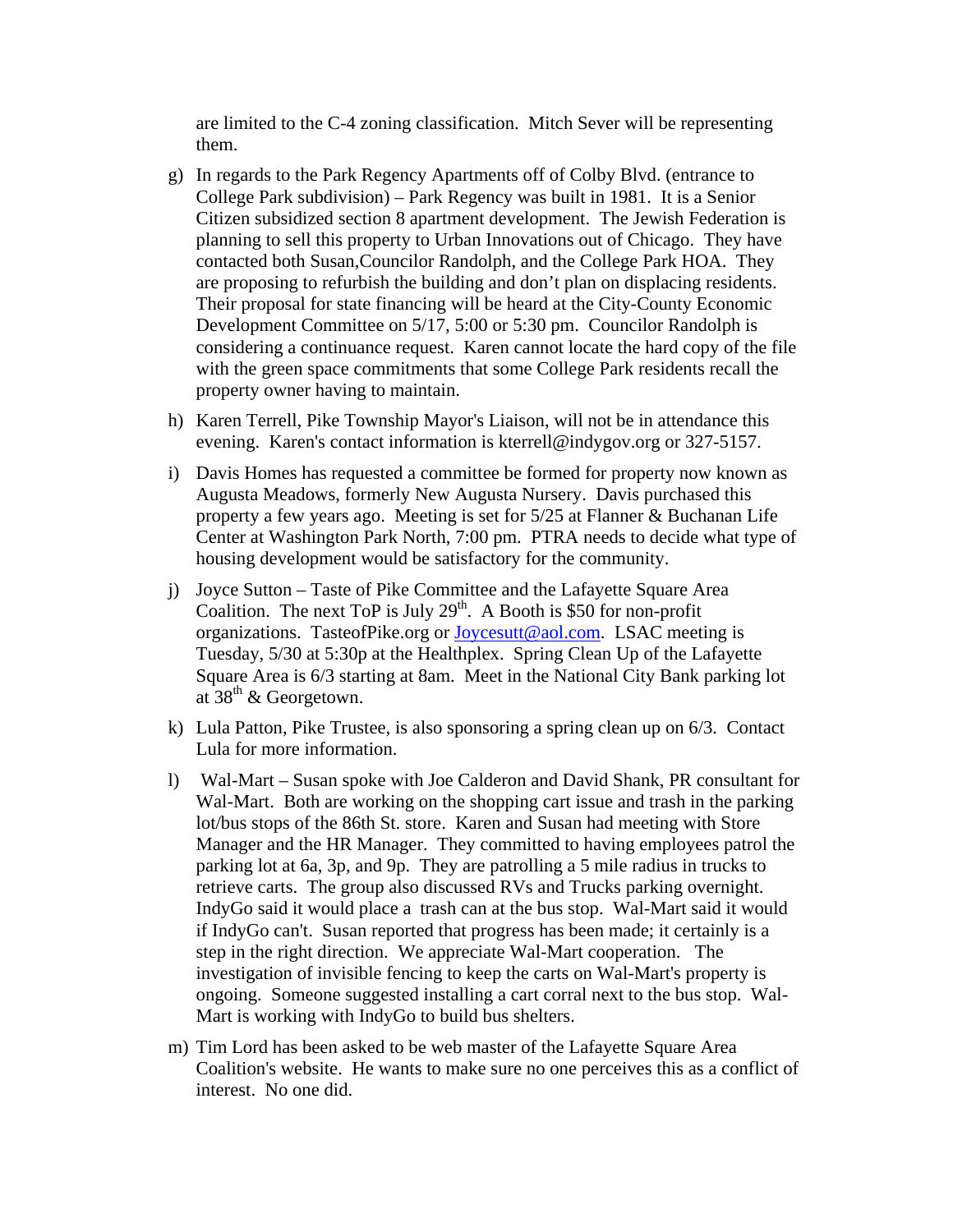- n) The Daycare petition at  $46<sup>th</sup>$  & High School Rd. was withdrawn. Special acknowledgement of Mark for his efforts on this.
- o) St. Elizabeth Ann Seton Hospital Proposal went to hearing in April. It was congested off agenda to 5/3. The Hearing Examiner decided to take it under advisement at 5/3 hearing; decision is due tomorrow. C4 got involved. C4 is negotiating and are meeting tonight. We contacted C4's land use committee for participation at our committee meeting; the chairperson declined due to time constraints. C4 voted in March to support PTRA's position. Susan has sent an email to determine if a change transpired. Additional commitments to include oxygen tanks in aluminum fencing. The Hearing Examiner will not be taking new testimony at tomorrow's hearing – just rendering a decision.
- p) 5490 Georgetown (Los Playmas) withdrawn due to PTRA and staff opposition.
- q) 4751 Century Plaza Healing Stream was approved.
- r) 7001 W.  $56<sup>th</sup>$  Colts complex yet to go to hearing (5/17). We recommended approval.
- s) 5750 W.  $86<sup>th</sup>$  Fifth Third Bank indecisive vote, next hearing 5/23.
- t) 7207 Lafayette Rd. Pole Barn next to residence. Jeanette reported that the barn is being dismantled. We are expecting the petition to be withdrawn. The same family has purchased the old 71st St. fire station. They will need to come back to us if they want any changes to that property because it is zoned PK-2.
- u) 9140 Lafayette Rd. Susan Miller Hall wanted to build house without public access. Staff continued to 5/16.
- v) 4281 N. High School Rd. Dow Market approved at 5/3 hearing.
- w) Jeanette –MCANA report 5/20 membership meeting discussion on the Fire Department Consolidation both the Pros and Cons. MCANA still needs directors from Pike to serve on the Board.
- x) We still need a VP for District 6.

# **4) Liquor Permits – see attached list**

Two new Speedways ( $86<sup>th</sup>$  & Zionsville and  $38<sup>th</sup>$  & Georgetown) do not meet protected district requirements. On 5/15 hearing, Kelly's Pub's license is up for renewal as well as Los Playmas' transfer of ownership. Jeanette and Susan are planning to attend hearing. Status of  $7\&11$  approved permit, the 4/24 request for intervention hearing was held at the ATC yesterday. Results are not yet available.

**5)** Presentation: Rick Erny (sp?) regarding the 2007 Neighborhood Survey.

# **6) Land Use – Continued Petitions**

 a) 2006-DV2-010, 4100 Moller Rd., Mr. & Mrs. Gambs are requesting a variance of development standards to provide for the construction of a 15-ft. tall, 1,680 sq. ft. pole barn, resulting in 2,124 sq feet of detached accessory building area or 201% of the main floor area of the primary dwelling (max. 791 sq. feet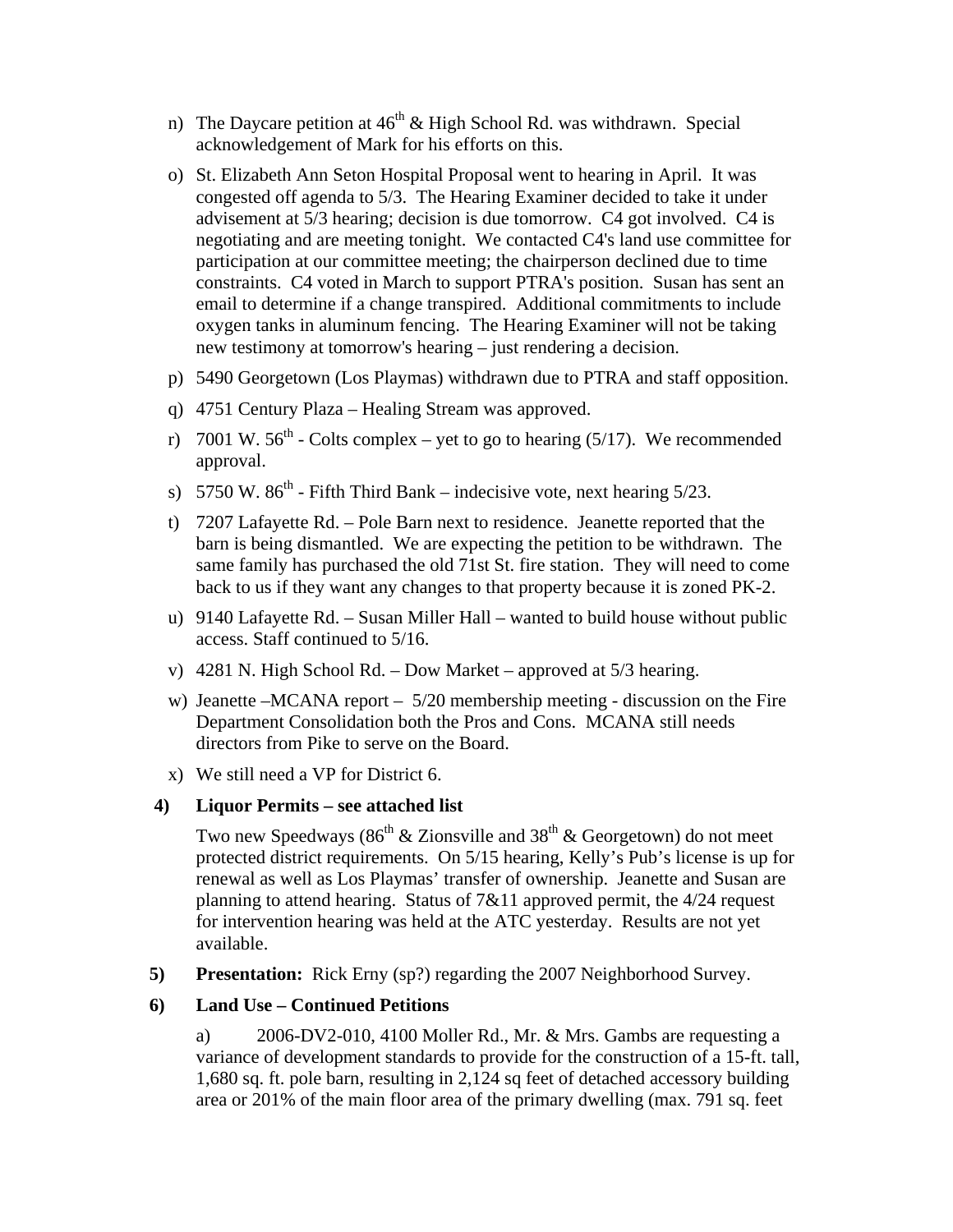or 75% of the main floor area of the primary dwelling permitted) with an accessory use area of 2,720 sq. feet or 136% of the total living area of the primary dwelling (max. 2,004 or 99.99% of total living area of the primary dwelling permitted.) Current zoning is D-2. Hearing continued by PTRA to 5/16. Attachments.

 The Gambs indicate the footprint is larger than the description. There are no neighbors present. Staff recommends denial. Paul asked about height. Gambs said the barn is  $15 - 17$  ft shorter than the house. The property is "meets and bounds" rather than platted. They committed to not subdivide the property. Clint moves to support with commitment. Nancy seconded. Motion carries unanimously.

b) No presentation on 2006-UV2-005. PTRA continued to 6/20.

## **7) Land Use – New Petitions**

a) 06-020 (NA) William Halsema requests Indianapolis Historic Preservation Commission approval to legally establish the demolition of a house  $(4806 \text{ W}$ .  $71^{\text{st}})$  located in the Historic New Augusta area, and approval to legally establish the replacement of windows to artificial wood (plastic) (not permitted)  $(4826 \text{ W. } 71^{\text{st}})$ , and legally establish a deck instead of a porch. Hearing continued by PTRA to 6/7.

 Mr. Halsema indicated traffic kept hitting house (4806 W. 71st); three times since 2000. Trees on the property have been hit more often. The area became a Historic Area after he purchased the property; he was never informed of the Historic designation. The insurance company suggested demolition so he began tearing out remaining house. This took over a year. He has renovated the other house and brought it up to ADA code and replaced windows with vinyl. The city cited him in January for the demolition of the first home, and in the process, brought to his attention the other violations. He is asking for a variance or certificate of authority for variance. One of Mr. Halsema's friends spoke on his behalf. Mr. Halsema has improved the property. Mark Patty, a neighbor resident, said generally other residents are not concerned, are officially "neutral." Clint asked about future plans for the property. Mr. Halsema wants to make it appropriate for a family for future sale. He agreed to a commitment to be sold as residential only. Mr. Halsema is a little discouraged at city's response to creating a buffer to safeguard house from traffic.

 Clint moved that we support this petition with the commitment. Nancy seconded. The motion carried unanimously.

 b) 2006-UV2-014 - 6507 Coffman Rd. David Robillard requests a variance of use to provide for construction of a detached garage accessory to a single family dwelling. Current zoning is D-A and I-2-S (FF) (FW). Hearing was continued by PTRA to 6/20. Mr. Robillard represents Mr. Lewis Randall. He wants to build a detached  $2<sup>nd</sup>$  garage on his 5 acre property zoned Residential/Agricultural along the north property lines. The building will not be seen from other resident properties or from the road. This \$55K building to be